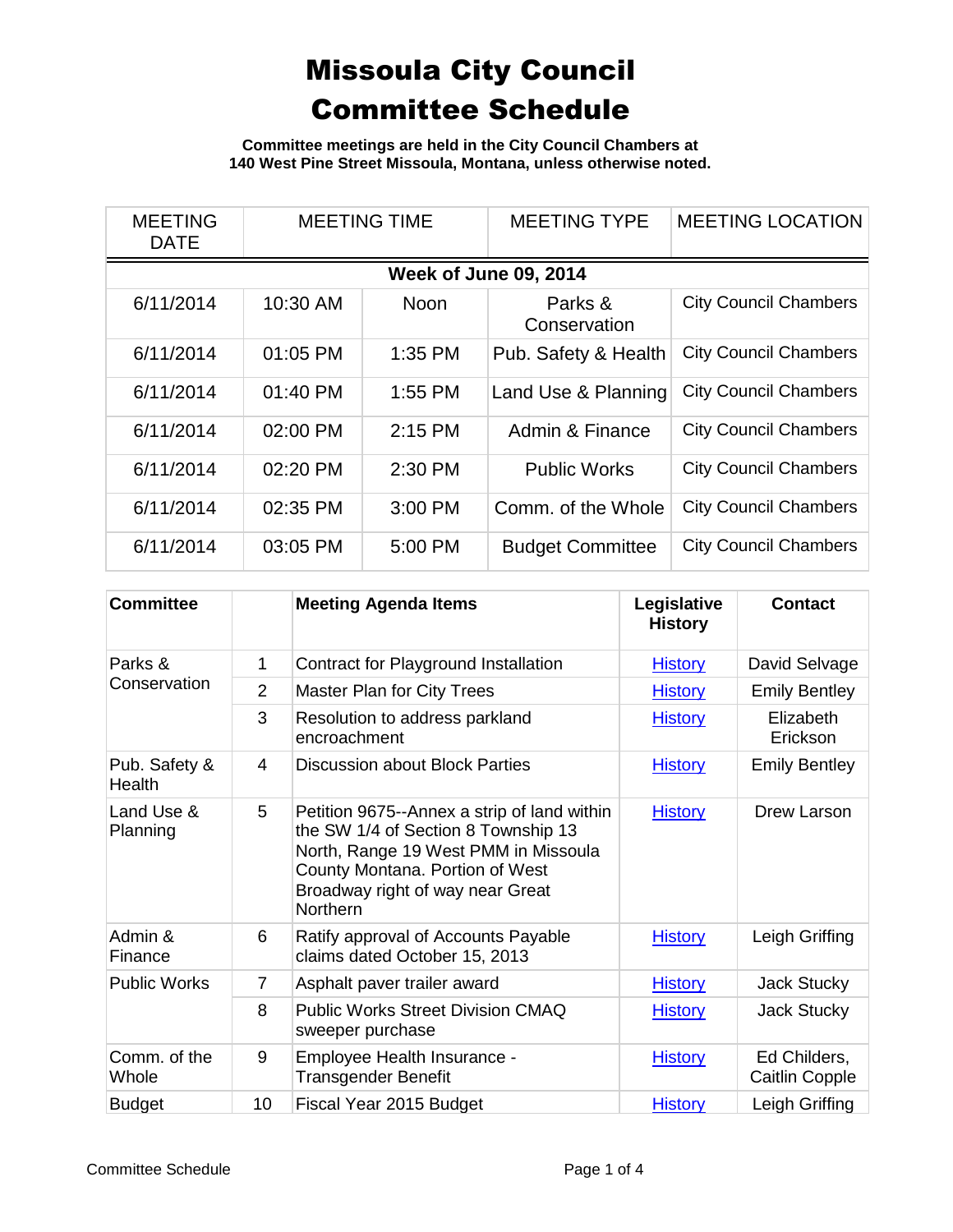**Committee meetings are held in the City Council Chambers at 140 West Pine Street Missoula, Montana, unless otherwise noted.**

| -<br>. |  |  |  |
|--------|--|--|--|
|--------|--|--|--|

*The following items have been referred to City Council committees, but the committees will not discuss them in the coming week:*

| <b>Committee</b>        |                | <b>Held Meeting Agenda Items</b>                                                                                                                                                                 | Legislative<br><b>History</b> | <b>Contact</b>                  |
|-------------------------|----------------|--------------------------------------------------------------------------------------------------------------------------------------------------------------------------------------------------|-------------------------------|---------------------------------|
| Admin &<br>Finance      | $\mathbf{1}$   | Discussion of Remote Attendance or<br><b>Proxy Voting</b>                                                                                                                                        | <b>History</b>                | <b>Caitlin Copple</b>           |
|                         | 2              | Journal vouchers                                                                                                                                                                                 | <b>History</b>                | Leigh Griffing                  |
|                         | 3              | Budget transfers.                                                                                                                                                                                | <b>History</b>                | Leigh Griffing                  |
|                         | $\overline{4}$ | Disposition of surplus City land.                                                                                                                                                                | <b>History</b>                | Nancy Harte                     |
| Parks &<br>Conservation | 5              | Discuss the City's strategy to complete a<br>boundary survey of Greenough Park.                                                                                                                  | <b>History</b>                | Dave Strohmaier                 |
|                         | 6              | Agreement for lighting the Madison St.<br>Pedestrian Bridge                                                                                                                                      | <b>History</b>                | Donna Gaukler                   |
|                         | $\overline{7}$ | Dogs In City Cemetery                                                                                                                                                                            | <b>History</b>                | <b>Ed Childers</b>              |
| Comm. of the<br>Whole   | 8              | Discussion of next steps with regard to<br>Next Generation Broadband for City of<br>Missoula & Missoula County                                                                                   | <b>History</b>                | Caitlin Copple,<br>Jason Wiener |
| Comm. of the<br>Whole   | 9              | Conference updates and information<br>sharing                                                                                                                                                    | <b>History</b>                | <b>Marilyn Marler</b>           |
|                         | 10             | Propose the City Council be a member<br>unit of the Missoula Chamber of<br>Commerce.                                                                                                             | <b>History</b>                | Caitlin Copple                  |
|                         | 11             | Every Voice Engaged--A Municipal<br>Gaming Tool to engage the public in<br>budget prioritization                                                                                                 | <b>History</b>                | <b>Caitlin Copple</b>           |
|                         | 12             | Updates from Council representatives on<br>the Health Board, Community Forum,<br><b>Transportation Policy Coordinating</b><br>Committee, other boards and<br>commissions as necessary. (Ongoing) | <b>History</b>                | <b>Marilyn Marler</b>           |
|                         | 13             | Update from Missoula Economic<br>Partnership President/CEO James<br>Grunke                                                                                                                       | <b>History</b>                | <b>Marilyn Marler</b>           |
|                         | 14             | Bi-annual meeting with the Chamber of<br>Commerce                                                                                                                                                | <b>History</b>                | <b>Marilyn Marler</b>           |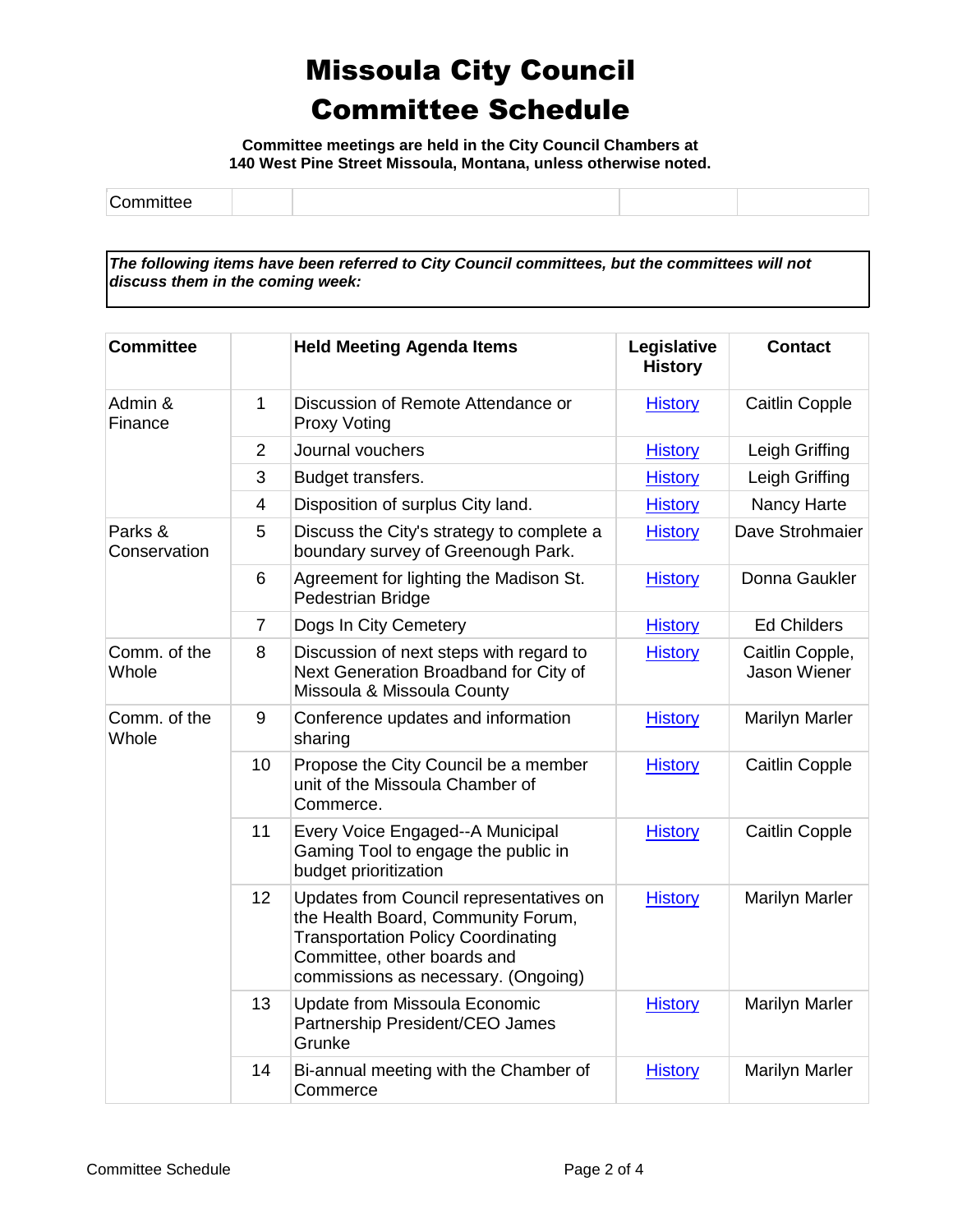**Committee meetings are held in the City Council Chambers at 140 West Pine Street Missoula, Montana, unless otherwise noted.**

| Land Use &<br>Planning  | 15 | Annexation, (see separate list at City<br>Clerk's Office for pending annexations)<br>(Ongoing in committee)                                  | <b>History</b> | Marty Rehbein                                |
|-------------------------|----|----------------------------------------------------------------------------------------------------------------------------------------------|----------------|----------------------------------------------|
|                         | 16 | Discussion of City planning issues with<br>members of the Planning Board.                                                                    | <b>History</b> | <b>Bob Jaffe</b>                             |
|                         | 17 | Rezoning Request - 1221 Helen Avenue                                                                                                         | <b>History</b> | Mary McCrea                                  |
|                         | 18 | Adopt broadband standards for the City of<br>Missoula                                                                                        | <b>History</b> | <b>Caitlin Copple</b><br>and Jason<br>Wiener |
| Pub. Safety &<br>Health | 19 | Pawnbrokers Ordinance                                                                                                                        | <b>History</b> | Mike Brady                                   |
| Pub. Safety &           | 20 | Health Department update.                                                                                                                    | <b>History</b> | Ellen Leahy                                  |
| Health                  | 21 | Fire Department update.                                                                                                                      | <b>History</b> | Jason Diehl                                  |
|                         | 22 | Discussion of sexual assault prevention<br>campaign and consideration of unfunded<br>crime victim advocate urban outreach<br>position.       | <b>History</b> | <b>Caitlin Copple</b>                        |
|                         | 23 | Safety aspects of management of the<br>urban deer population in the city of<br>Missoula.                                                     | <b>History</b> | Dick Haines, Jon<br><b>Wilkins</b>           |
|                         | 24 | Discussion with Crime Victim Advocate<br>Office.                                                                                             | <b>History</b> | <b>Jon Wilkins</b>                           |
|                         | 25 | Air quality issues related to railroad<br>operations in and through Missoula.                                                                | <b>History</b> | Dave Strohmaier                              |
|                         | 26 | Police Department update.                                                                                                                    | <b>History</b> | Mike Brady                                   |
|                         | 27 | <b>Business License Application from</b><br>Northwest MedStar to Provide Limited<br>Ground Ambulance Services within the<br>City of Missoula | <b>History</b> | Jordan Hess                                  |
| <b>Public Works</b>     | 28 | Resolution to change the speed limit on<br>Reserve Street between Brooks and 39th<br>Street.                                                 | <b>History</b> | <b>Wayne Gravatt</b>                         |
|                         | 29 | Review fence regulations                                                                                                                     | <b>History</b> | Jason Wiener                                 |
|                         | 30 | Proposal to convert Orange Street<br>between S. 1st Street and S. 6th Street to<br>three moving lanes and two parking lanes                  | <b>History</b> | Alex Taft                                    |
|                         | 31 | Review community traffic calming<br>proposal for 5th and 6th streets between<br><b>Higgins and Russell</b>                                   | <b>History</b> | <b>Alex Taft</b>                             |
|                         | 32 | Energy/Fuel reduction policy review                                                                                                          | <b>History</b> | Bryan von                                    |